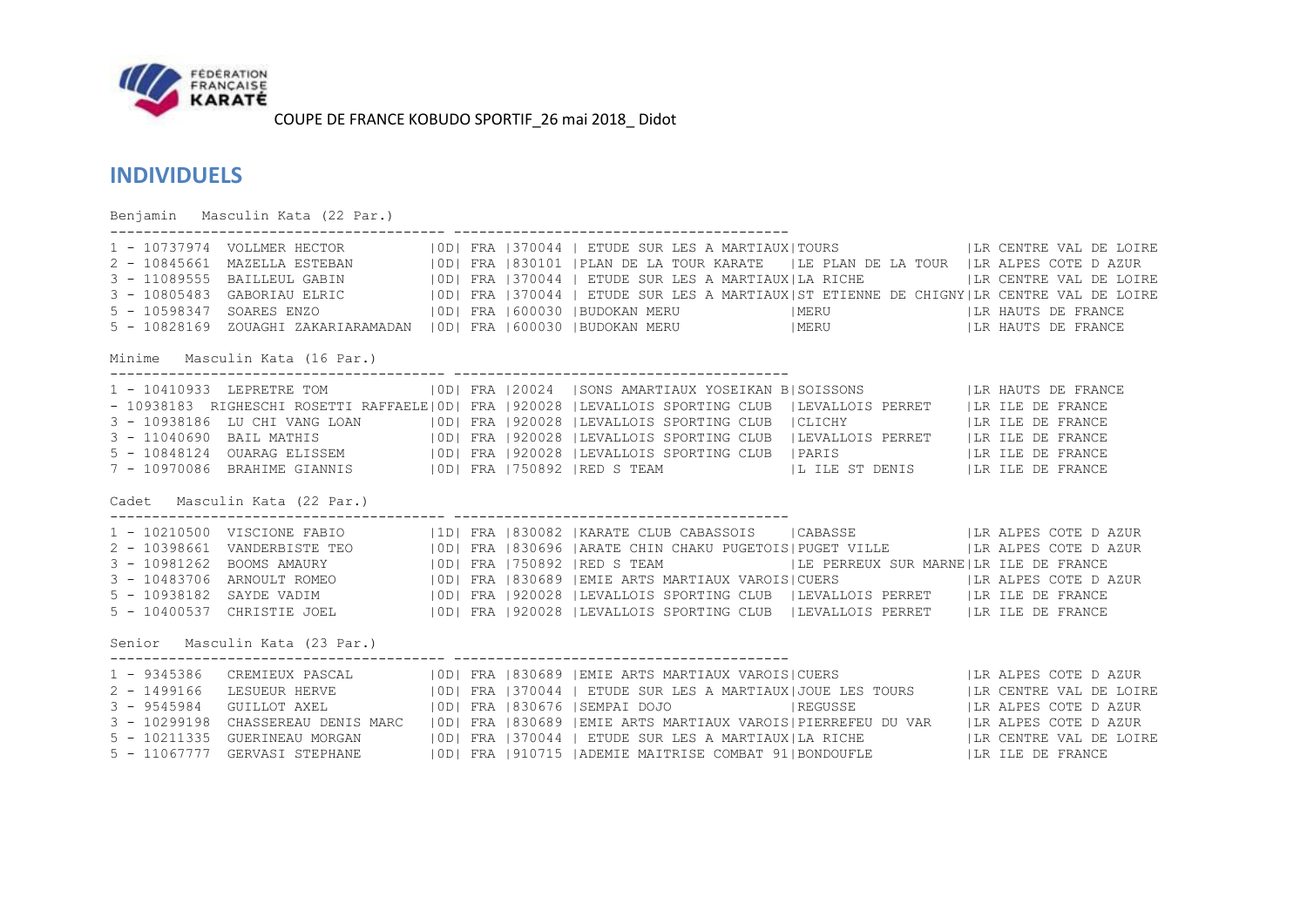

Vétérans 1 Masculin Kata (7 Par.)

| $1 - 1499166$                      |                                   |  |  |  |                                                                                                                                                                                                                                                                                                                                                                                                                                                                  |  |  |                    |  |  |  |
|------------------------------------|-----------------------------------|--|--|--|------------------------------------------------------------------------------------------------------------------------------------------------------------------------------------------------------------------------------------------------------------------------------------------------------------------------------------------------------------------------------------------------------------------------------------------------------------------|--|--|--------------------|--|--|--|
| Vétérans 2 Masculin Kata (10 Par.) |                                   |  |  |  |                                                                                                                                                                                                                                                                                                                                                                                                                                                                  |  |  |                    |  |  |  |
| $3 - 9517587$                      |                                   |  |  |  | 1 - 1292848 DOLMADJIAN FABRICE   OD  FRA   910715   ADEMIE MAITRISE COMBAT 91  LE PLESSIS PATE   LR ILE DE FRANCE<br>2 - 11067773 DROUOT MICHEL   0D  FRA   910715   ADEMIE MAITRISE COMBAT 91  BONDOUFLE     LR ILE DE FRANCE<br>SARIAK BOUCHAREB DJAMEL   OD   FRA   60097   E J K GOLFE JUAN   NICE     NICE     LR ALPES COTE D AZUR<br>3 - 11158962 CHAILLOU CLEMENT   0D  FRA   910715   ADEMIE MAITRISE COMBAT 91  LISSES     LIR ILE DE FRANCE           |  |  |                    |  |  |  |
|                                    | Vétérans 3 Masculin Kata (1 Par.) |  |  |  |                                                                                                                                                                                                                                                                                                                                                                                                                                                                  |  |  |                    |  |  |  |
|                                    |                                   |  |  |  | 1 - 10807703 THEILLOUT PATRICE   OD  FRA   370044   ETUDE SUR LES A MARTIAUX TOURS   LR CENTRE VAL DE LOIRE                                                                                                                                                                                                                                                                                                                                                      |  |  |                    |  |  |  |
| Benjamin Féminin Kata (8 Par.)     |                                   |  |  |  |                                                                                                                                                                                                                                                                                                                                                                                                                                                                  |  |  |                    |  |  |  |
|                                    |                                   |  |  |  | 1 - 10456610 LAFET INES (OD) FRA 830101 PLAN DE LA TOUR KARATE   LE PLAN DE LA TOUR   LR ALPES COTE DAZUR<br>2 - 10902322 ESCRIHUELA LOUANE   0D  FRA   830101   PLAN DE LA TOUR KARATE   LE PLAN DE LA TOUR   LR ALPES COTE DAZUR<br>3 - 10847306 CHERRAJ SAWSANE   IOD  FRA   600030   BUDOKAN MERU   IMERU   IMERU   LR HAUTS DE FRANCE<br>3 - 11030286 JACQUEMAIN SAMANTHA   OD  FRA   370044   ETUDE SUR LES A MARTIAUX LA RICHE     LR CENTRE VAL DE LOIRE |  |  |                    |  |  |  |
| Minime Féminin Kata (4 Par.)       |                                   |  |  |  |                                                                                                                                                                                                                                                                                                                                                                                                                                                                  |  |  |                    |  |  |  |
|                                    |                                   |  |  |  | 1 - 10327688 MESBAH SAFA (100) FRA 830676 SEMPAI DOJO (SALERNES )   LR ALPES COTE DAZUR<br>2 - 11092366 GABORIAU AEL (IDI FRA 1370044   ETUDE SUR LES A MARTIAUX ST ETIENNE DE CHIGNY   LR CENTRE VAL DE LOIRE<br>3 - 10377835 LECHAUDEL AGATHE   0D  FRA   920028   LEVALLOIS SPORTING CLUB   LEVALLOIS PERRET   LR ILE DE FRANCE                                                                                                                               |  |  |                    |  |  |  |
| Cadet Féminin Kata (3 Par.)        |                                   |  |  |  |                                                                                                                                                                                                                                                                                                                                                                                                                                                                  |  |  |                    |  |  |  |
|                                    |                                   |  |  |  | 1 - 10699983 HADJAZI-LANGLOIS MARINA   OD  FRA   830696   ARATE CHIN CHAKU PUGETOIS  PUGET VILLE     LR ALPES COTE DAZUR<br>2 - 10598350 SOARES OCEANE   0D  FRA   600030   BUDOKAN MERU   MERU<br>3 – 10000000 DOMED COMMENT (ODER 1999) PRA 1999000 PODDOMENT HERO COMPUTER THE ST DENIS CONTROL PER PRANCE                                                                                                                                                    |  |  | LR HAUTS DE FRANCE |  |  |  |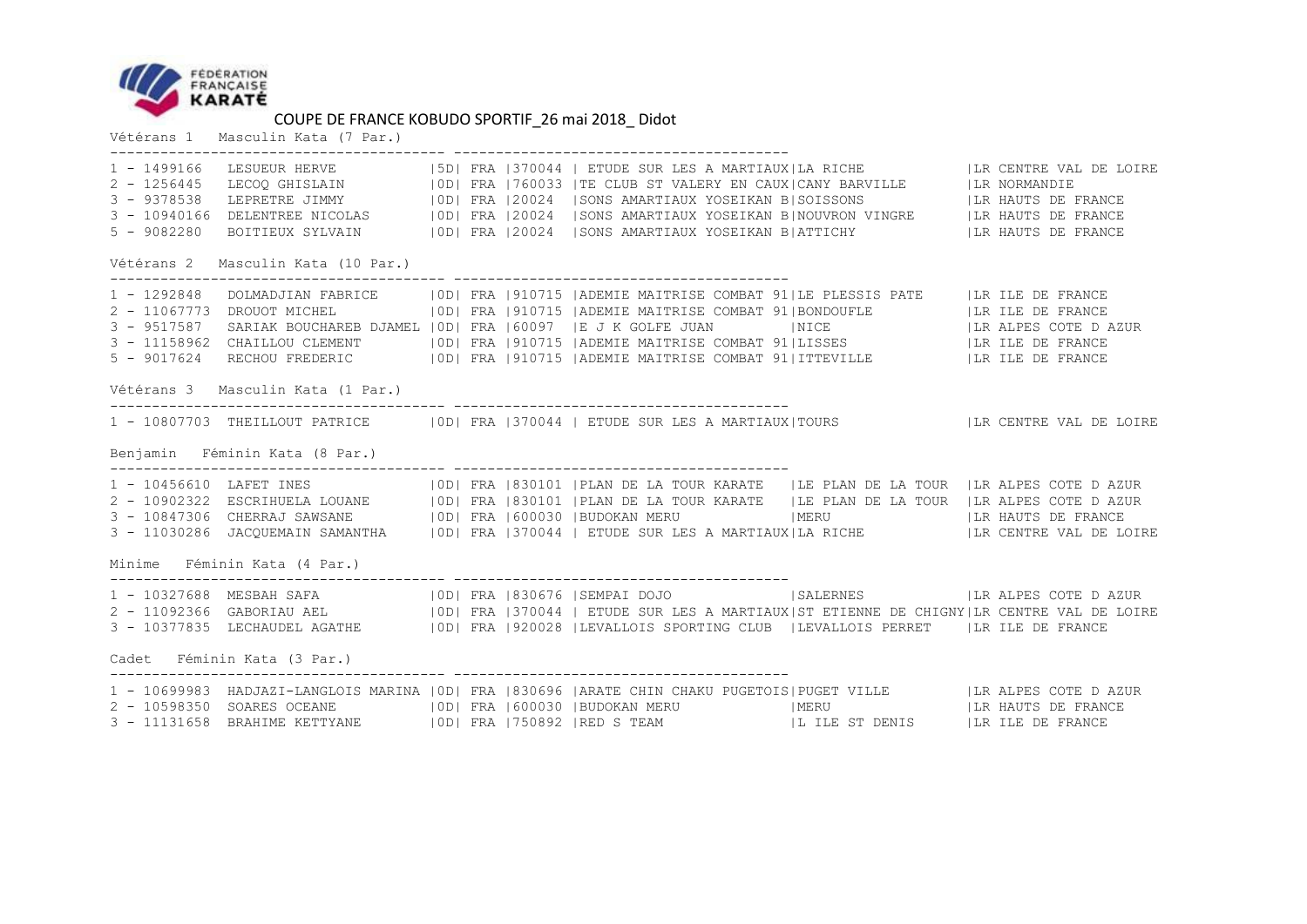

Junior Féminin Kata (3 Par.)

| 2 - 10991003 DUMAIS JADE    | 1 - 10801640 OUARAG INEAM<br>3 - 10828190 BOURGES TIPHAINE |  | [OD] FRA 1920028  LEVALLOIS SPORTING CLUB<br>  0D   FRA   600030   BUDOKAN MERU<br>10D1 FRA 1600030 IBUDOKAN MERU | <b>IPARIS</b><br>  MERU<br>  MERU | ILR ILE DE FRANCE<br>LR HAUTS DE FRANCE<br>ILR HAUTS DE FRANCE |
|-----------------------------|------------------------------------------------------------|--|-------------------------------------------------------------------------------------------------------------------|-----------------------------------|----------------------------------------------------------------|
|                             | Vétérans 1 Féminin Kata (2 Par.)                           |  |                                                                                                                   |                                   |                                                                |
| $1 - 9386167$<br>2 - 829641 | JAUNET STEPHANIE<br>ARRIGHI ALEXANDRA                      |  | 1D  FRA  20024  SONS AMARTIAUX YOSEIKAN B SOISSONS<br>  OD  FRA   370044   ETUDE SUR LES A MARTIAUX  TOURS        |                                   | LR HAUTS DE FRANCE<br>ILR CENTRE VAL DE LOIRE                  |
|                             | Vétérans 2 Féminin Kata (1 Par.)                           |  |                                                                                                                   |                                   |                                                                |
|                             | $1 - 11066230$ VILLERME ELISE                              |  | 10D1 FRA 1910715 IADEMIE MAITRISE COMBAT 911BONDOUFLE                                                             |                                   | ILR ILE DE FRANCE                                              |